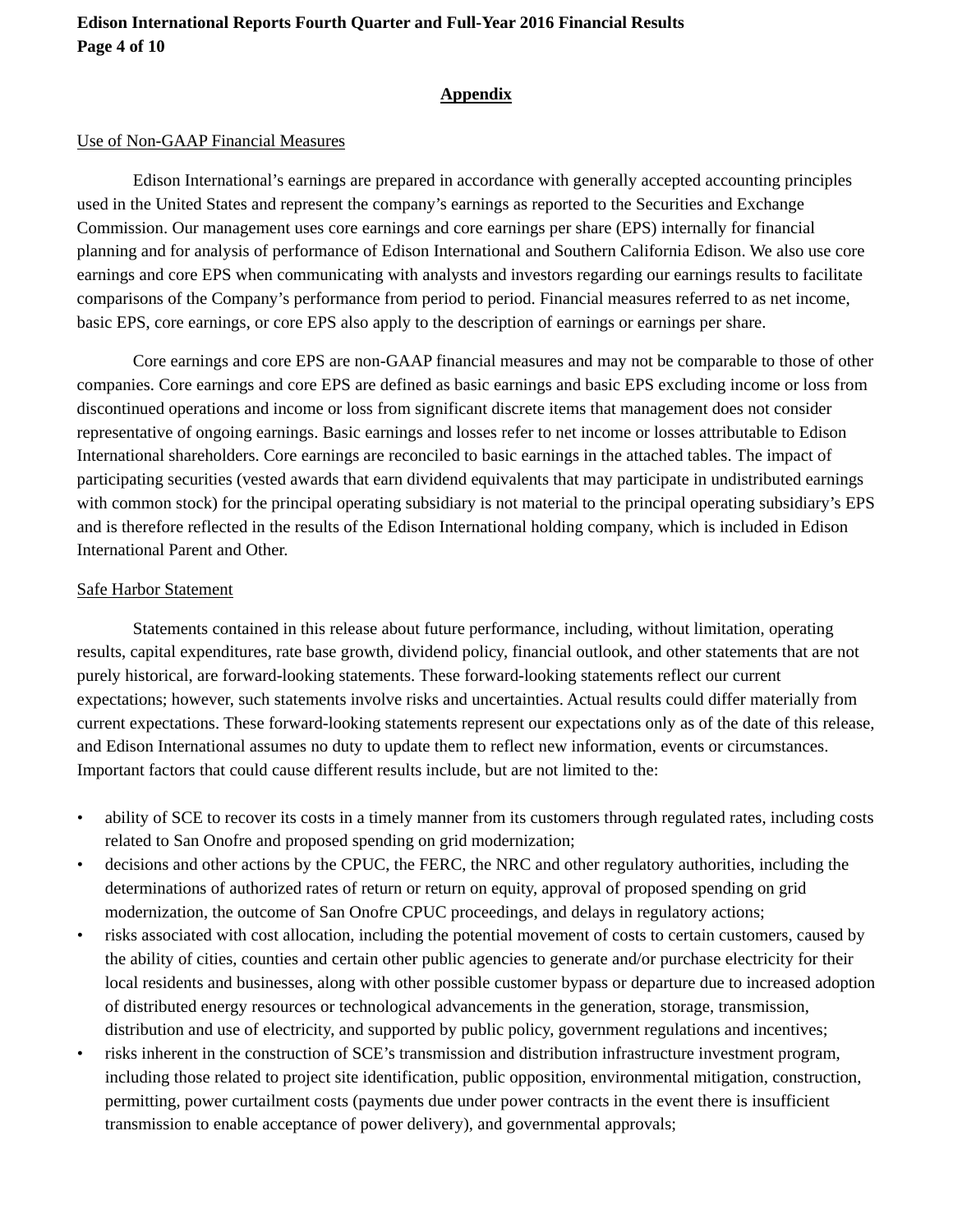## **Edison International Reports Fourth Quarter and Full-Year 2016 Financial Results Page 5 of 10**

- ability to obtain sufficient insurance, including insurance relating to SCE's nuclear facilities and wildfire-related liability, and to recover the costs of such insurance or in the absence of insurance the ability to recover uninsured losses; and
- risks associated with the decommissioning of San Onofre, including those related to public opposition, permitting, governmental approvals, and cost overruns.

Other important factors are discussed under the headings "Risk Factors" and "Management's Discussion and Analysis" in Edison International's Form 10-K, most recent Form 10-Q, and other reports filed with the Securities and Exchange Commission, which are available on our website: www.edisoninvestor.com. These filings also provide additional information on historical and other factual data contained in this news release.

 These forward-looking statements represent our expectations only as of the date of this news release, and Edison International assumes no duty to update them to reflect new information, events or circumstances.

### Reminder: Edison International Will Hold a Conference Call Today

| When:                     | Tuesday, February 21, 2017, 1:30 p.m. (Pacific Time)              |
|---------------------------|-------------------------------------------------------------------|
| <b>Telephone Numbers:</b> | 1-800-369-2198 (US) and 1-773-756-4618 (Int'l) - Passcode: Edison |
| Telephone Replay:         | 1-800-873-2041 (US) and 1-203-369-4005 (Int'l) - Passcode: 26421  |
|                           | Telephone replay available through March 7, 2017                  |
| Webcast:                  | www.edisoninvestor.com                                            |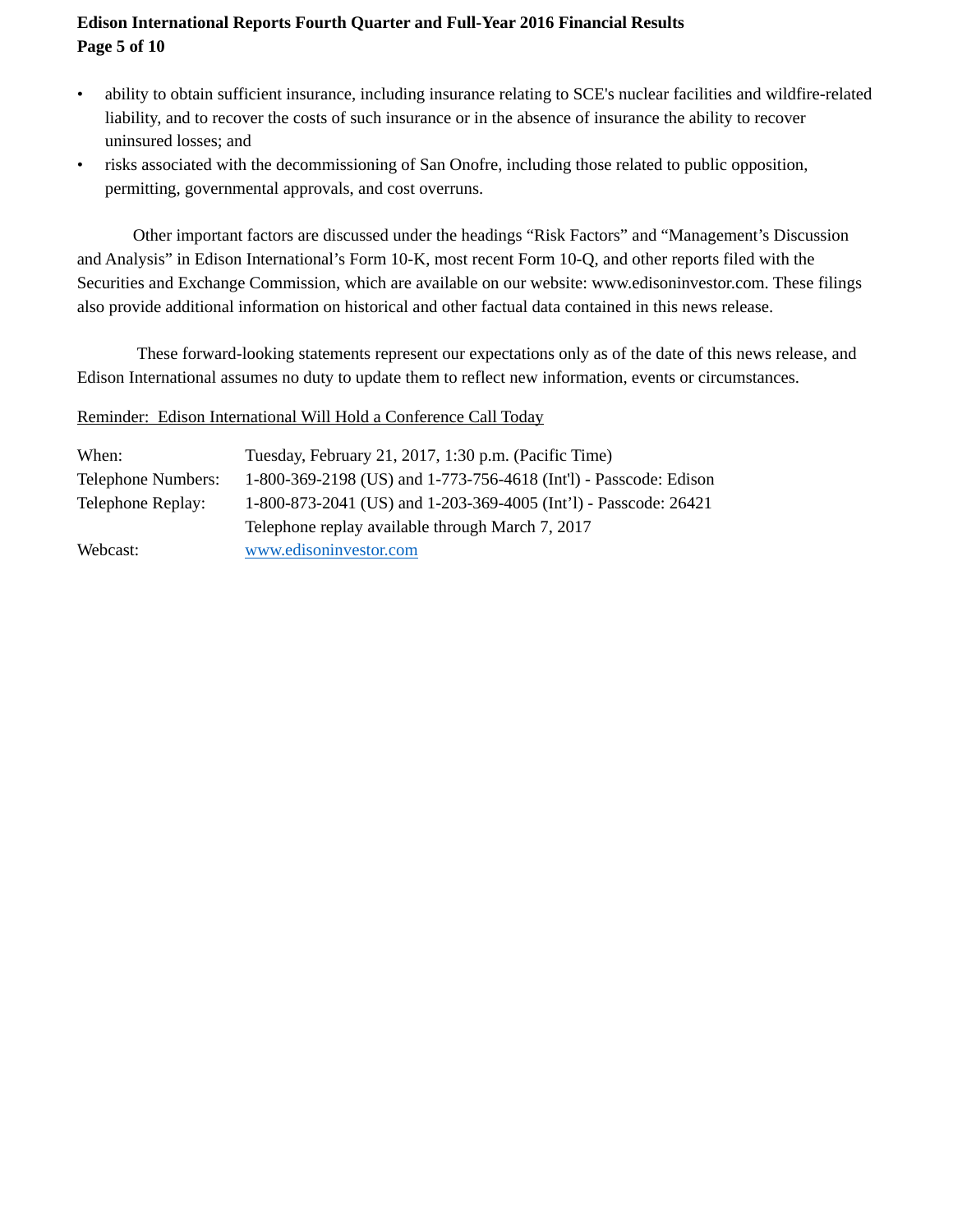### **Edison International Reports Fourth Quarter and Full-Year 2016 Financial Results Page 6 of 10**

### **Fourth Quarter and Full-Year Reconciliation of Core Earnings Per Share to Basic Earnings Per Share**

|                                                                | Three months ended<br>December 31, |             |            | Years ended<br>December 31, |                    |        |
|----------------------------------------------------------------|------------------------------------|-------------|------------|-----------------------------|--------------------|--------|
|                                                                | 2016                               | 2015        | Change     | 2016                        | 2015               | Change |
| Earnings (loss) per share attributable to Edison International |                                    |             |            |                             |                    |        |
| Continuing operations                                          |                                    |             |            |                             |                    |        |
| <b>SCE</b>                                                     | \$<br>-S<br>1.04                   | $(0.25)$ \$ | $1.29$ \$  | 4.22 \$                     | 3.06 $\frac{1}{2}$ | 1.16   |
| Edison International Parent and Other                          | (0.02)                             | 0.03        | (0.05)     | (0.23)                      | (0.04)             | (0.19) |
| Discontinued operations                                        | 0.04                               | (0.02)      | 0.06       | 0.03                        | 0.11               | (0.08) |
| <b>Edison International</b>                                    | 1.06                               | (0.24)      | 1.30       | 4.02                        | 3.13               | 0.89   |
| Less: Non-core items                                           |                                    |             |            |                             |                    |        |
| <b>SCE</b>                                                     |                                    | (1.14)      | 1.14       |                             | (1.14)             | 1.14   |
| Edison International Parent and Other                          |                                    | 0.04        | (0.04)     | 0.02                        | 0.06               | (0.04) |
| Discontinued operations                                        | 0.04                               | (0.02)      | 0.06       | 0.03                        | 0.11               | (0.08) |
| Total non-core items                                           | 0.04                               | (1.12)      | 1.16       | 0.05                        | (0.97)             | 1.02   |
| Core earnings (losses)                                         |                                    |             |            |                             |                    |        |
| <b>SCE</b>                                                     | 1.04                               | 0.89        | 0.15       | 4.22                        | 4.20               | 0.02   |
| Edison International Parent and Other                          | (0.02)                             | (0.01)      | (0.01)     | (0.25)                      | (0.10)             | (0.15) |
| Edison International                                           | \$<br>1.02<br>$\mathcal{S}$        | $0.88$ \$   | -S<br>0.14 | 3.97<br>\$                  | 4.10<br>-\$        | (0.13) |

Note: Diluted earnings were \$1.05 and \$(0.24) per share for the three months ended December 31, 2016 and 2015, respectively, and \$3.97 and \$3.10 per share for the years ended December 31, 2016 and 2015, respectively. An accounting standards update on share-based payments was adopted in the fourth quarter of 2016, effective January 1, 2016. The fourth quarter 2016 basic and dilutive EPS adjusted for the retroactive adoption would have been \$1.01 and \$1.00, respectively.

## **Fourth Quarter and Full-Year Reconciliation of Core Earnings to Basic Earnings (in millions)**

|                                                        |           | December 31, | Three months ended |                     | Years ended<br>December 31, |                      |        |
|--------------------------------------------------------|-----------|--------------|--------------------|---------------------|-----------------------------|----------------------|--------|
| (in millions)                                          | 2016      |              | 2015               | Change              | 2016                        | 2015                 | Change |
| Net income (loss) attributable to Edison International |           |              |                    |                     |                             |                      |        |
| Continuing operations                                  |           |              |                    |                     |                             |                      |        |
| <b>SCE</b>                                             | \$        | 339<br>-\$   | $(80)$ \$          | 419 \$              | 1,376 \$                    | 998<br>$\mathcal{S}$ | 378    |
| Edison International Parent and Other                  |           | (7)          | 9                  | (16)                | (77)                        | (13)                 | (64)   |
| Discontinued operations                                |           | 13           | (8)                | 21                  | 12                          | 35                   | (23)   |
| <b>Edison International</b>                            | 345       |              | (79)               | 424                 | 1,311                       | 1,020                | 291    |
| Less: Non-core items                                   |           |              |                    |                     |                             |                      |        |
| <b>SCE</b>                                             |           |              | (370)              | 370                 |                             | (370)                | 370    |
| Edison International Parent and Other                  |           |              | 12                 | (12)                | 5                           | 19                   | (14)   |
| Discontinued operations                                |           | 13           | (8)                | 21                  | 12                          | 35                   | (23)   |
| Total non-core items                                   |           | 13           | (366)              | 379                 | 17                          | (316)                | 333    |
| Core earnings (losses)                                 |           |              |                    |                     |                             |                      |        |
| <b>SCE</b>                                             | 339       |              | 290                | 49                  | 1,376                       | 1,368                | 8      |
| Edison International Parent and Other                  |           | (7)          | (3)                | (4)                 | (82)                        | (32)                 | (50)   |
| Edison International                                   | \$<br>332 | \$           | \$<br>287          | 45<br>$\mathcal{S}$ | $1,294$ \$                  | 1,336 \$             | (42)   |

Note: Due to the accounting standards update on share-based payments adopted in the fourth quarter of 2016, effective January 1, 2016, the fourth quarter net income adjusted for the retroactive adoption would have been \$329 million.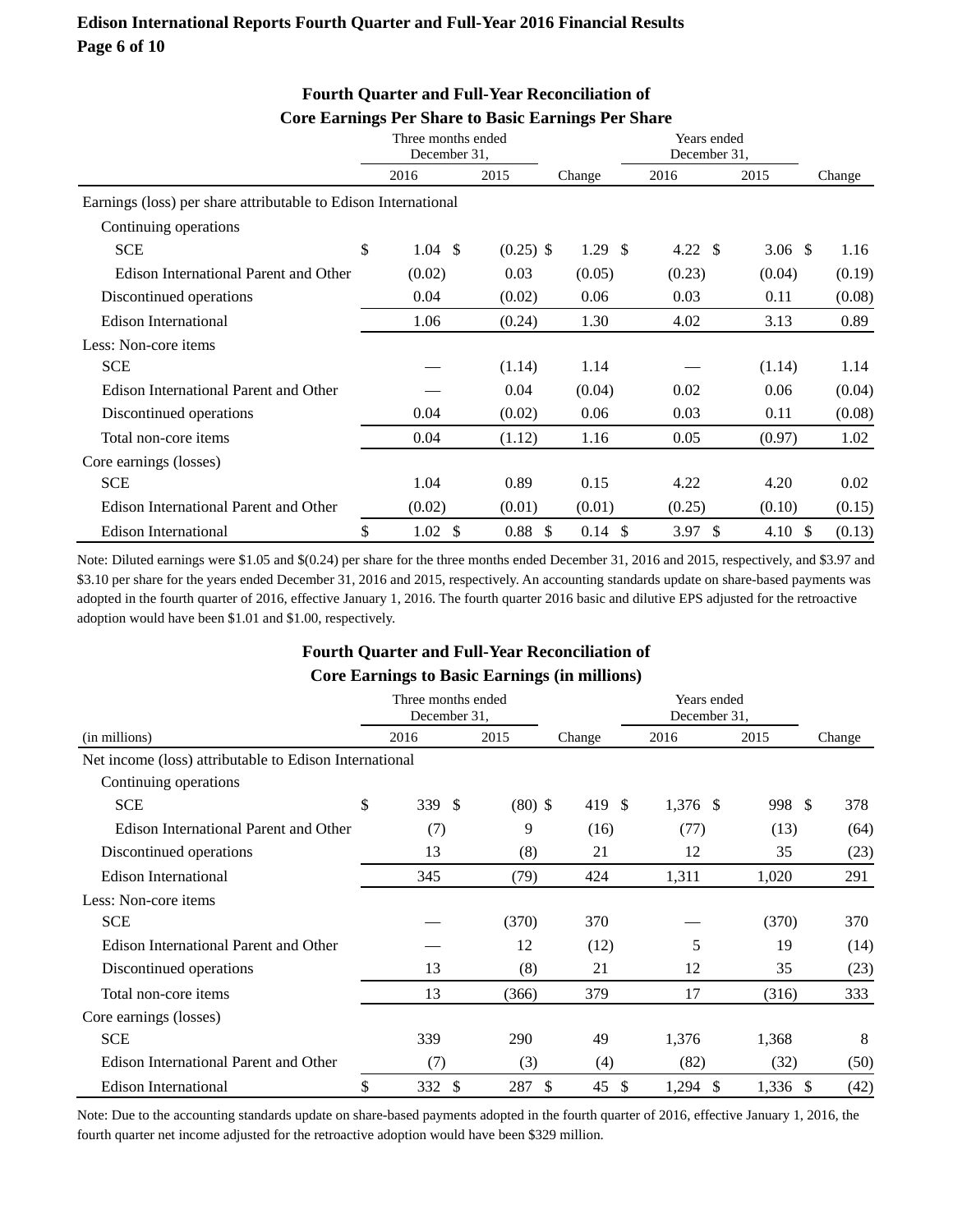## **Edison International Reports Fourth Quarter and Full-Year 2016 Financial Results Page 7 of 10**

| <b>Consolidated Statements of Income</b>                                                                   |                             |        |        |             |                          | <b>Edison International</b> |    |        |  |
|------------------------------------------------------------------------------------------------------------|-----------------------------|--------|--------|-------------|--------------------------|-----------------------------|----|--------|--|
|                                                                                                            | Quarters ended December 31, |        |        |             | Years ended December 31, |                             |    |        |  |
| (in millions, except per-share amounts)                                                                    |                             | 2016   |        | 2015        |                          | 2016                        |    | 2015   |  |
| <b>Total operating revenue</b>                                                                             | \$                          | 2,884  | \$     | 2,341       | \$                       | 11,869                      | \$ | 11,524 |  |
| Purchased power and fuel                                                                                   |                             | 951    |        | 618         |                          | 4,527                       |    | 4,266  |  |
| Operation and maintenance                                                                                  |                             | 779    |        | 830         |                          | 2,868                       |    | 2,990  |  |
| Depreciation, decommissioning and amortization                                                             |                             | 504    |        | 467         |                          | 2,007                       |    | 1,919  |  |
| Property and other taxes                                                                                   |                             | 84     |        | 81          |                          | 354                         |    | 336    |  |
| Impairment and other charges                                                                               |                             |        |        | 5           |                          | 21                          |    | 5      |  |
| <b>Total operating expenses</b>                                                                            |                             | 2,318  |        | 2,001       |                          | 9,777                       |    | 9,516  |  |
| <b>Operating income</b>                                                                                    |                             | 566    |        | 340         |                          | 2,092                       |    | 2,008  |  |
| Interest and other income                                                                                  |                             | 27     |        | 58          |                          | 123                         |    | 174    |  |
| Interest expense                                                                                           |                             | (150)  |        | (136)       |                          | (581)                       |    | (555)  |  |
| Other expenses                                                                                             |                             | (17)   |        | (18)        |                          | (44)                        |    | (59)   |  |
| Income from continuing operations before income taxes                                                      |                             | 426    |        | 244         |                          | 1,590                       |    | 1,568  |  |
| Income tax expense                                                                                         |                             | 63     |        | 291         |                          | 177                         |    | 486    |  |
| Income (loss) from continuing operations                                                                   |                             | 363    |        | (47)        |                          | 1,413                       |    | 1,082  |  |
| Income (loss) from discontinued operations, net of tax                                                     |                             | 13     |        | (8)         |                          | 12                          |    | 35     |  |
| Net income (loss)                                                                                          |                             | 376    |        | (55)        |                          | 1,425                       |    | 1,117  |  |
| Preferred and preference stock dividend requirements of<br>utility                                         |                             | 31     |        | 29          |                          | 123                         |    | 113    |  |
| Other noncontrolling interests                                                                             |                             |        |        | (5)         |                          | (9)                         |    | (16)   |  |
| Net income (loss) attributable to Edison International<br>common shareholders                              | \$                          | 345    | \$     | (79)        | \$                       | 1,311                       | \$ | 1,020  |  |
| Amounts attributable to Edison International common<br>shareholders:                                       |                             |        |        |             |                          |                             |    |        |  |
| Income (loss) from continuing operations, net of tax                                                       | \$                          | 332    | \$     | $(71)$ \$   |                          | 1,299                       | \$ | 985    |  |
| Income (loss) from discontinued operations, net of tax                                                     |                             | 13     |        | (8)         |                          | 12                          |    | 35     |  |
| Net income (loss) attributable to Edison International<br>common shareholders                              | \$                          | 345    | \$     | (79)        | $\mathfrak{F}$           | 1,311                       | \$ | 1,020  |  |
| Basic earnings (loss) per common share attributable to<br><b>Edison International common shareholders:</b> |                             |        |        |             |                          |                             |    |        |  |
| Weighted-average shares of common stock outstanding                                                        |                             | 326    |        | 326         |                          | 326                         |    | 326    |  |
| Continuing operations                                                                                      | \$                          | 1.02   | \$     | $(0.22)$ \$ |                          | 3.99                        | \$ | 3.02   |  |
| Discontinued operations                                                                                    |                             | 0.04   |        | (0.02)      |                          | 0.03                        |    | 0.11   |  |
| <b>Total</b>                                                                                               | \$                          | 1.06   | $\$\,$ | $(0.24)$ \$ |                          | 4.02                        | \$ | 3.13   |  |
| Diluted earnings (loss) per common share attributable to                                                   |                             |        |        |             |                          |                             |    |        |  |
| <b>Edison International common shareholders:</b><br>Weighted-average shares of common stock outstanding,   |                             |        |        |             |                          |                             |    |        |  |
| including effect of dilutive securities                                                                    |                             | 330    |        | 328         |                          | 330                         |    | 329    |  |
| Continuing operations                                                                                      | \$                          | 1.01   | \$     | $(0.22)$ \$ |                          | 3.94                        | \$ | 2.99   |  |
| Discontinued operations                                                                                    |                             | 0.04   |        | (0.02)      |                          | 0.03                        |    | 0.11   |  |
| <b>Total</b>                                                                                               | \$                          | 1.05   | \$     | (0.24)      | \$                       | 3.97                        | \$ | 3.10   |  |
| Dividends declared per common share                                                                        | \$                          | 0.5425 | \$     | 0.4800      | \$                       | 1.9825                      | \$ | 1.7325 |  |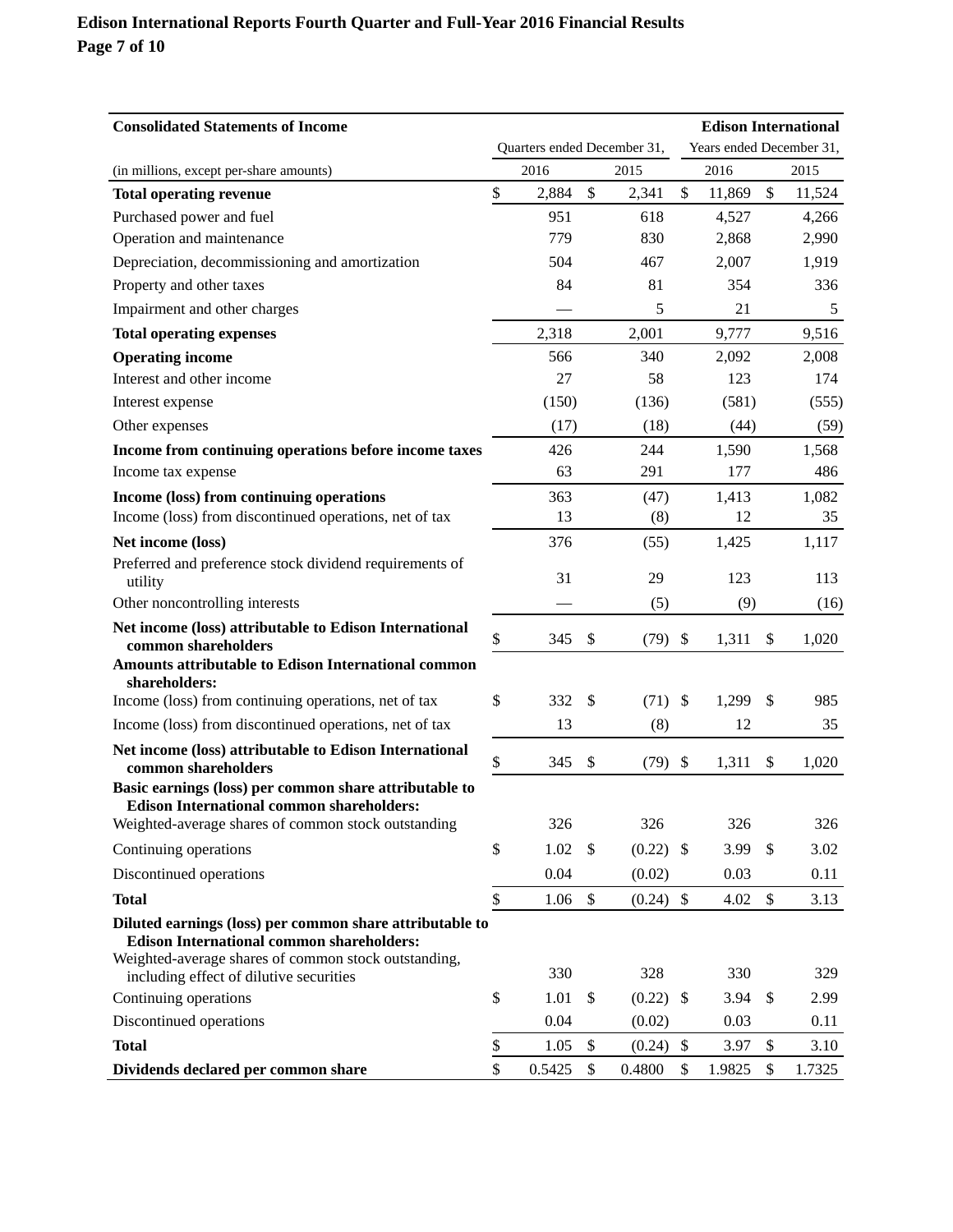# **Edison International Reports Fourth Quarter and Full-Year 2016 Financial Results Page 8 of 10**

| <b>Consolidated Balance Sheets</b>                                                                                                  |    | <b>Edison International</b> |               |        |  |  |  |
|-------------------------------------------------------------------------------------------------------------------------------------|----|-----------------------------|---------------|--------|--|--|--|
|                                                                                                                                     |    | December 31,                |               |        |  |  |  |
| (in millions)                                                                                                                       |    | 2016                        |               | 2015   |  |  |  |
| <b>ASSETS</b>                                                                                                                       |    |                             |               |        |  |  |  |
| Cash and cash equivalents                                                                                                           | \$ | 96                          | $\mathcal{S}$ | 161    |  |  |  |
| Receivables, less allowances of \$62 for uncollectible accounts at both dates                                                       |    | 714                         |               | 771    |  |  |  |
| Accrued unbilled revenue                                                                                                            |    | 370                         |               | 565    |  |  |  |
| Inventory                                                                                                                           |    | 239                         |               | 267    |  |  |  |
| Derivative assets                                                                                                                   |    | 73                          |               | 79     |  |  |  |
| Regulatory assets                                                                                                                   |    | 350                         |               | 560    |  |  |  |
| Other current assets                                                                                                                |    | 281                         |               | 251    |  |  |  |
| <b>Total current assets</b>                                                                                                         |    | 2,123                       |               | 2,654  |  |  |  |
| Nuclear decommissioning trusts                                                                                                      |    | 4,242                       |               | 4,331  |  |  |  |
| Other investments                                                                                                                   |    | 83                          |               | 203    |  |  |  |
| <b>Total investments</b>                                                                                                            |    | 4,325                       |               | 4,534  |  |  |  |
| Utility property, plant and equipment, less accumulated depreciation and amortization of<br>\$9,000 and \$8,548 at respective dates |    | 36,806                      |               | 34,945 |  |  |  |
| Nonutility property, plant and equipment, less accumulated depreciation of \$99 and \$85 at<br>respective dates                     |    | 194                         |               | 140    |  |  |  |
| Total property, plant and equipment                                                                                                 |    | 37,000                      |               | 35,085 |  |  |  |
| Derivative assets                                                                                                                   |    | 1                           |               | 84     |  |  |  |
| Regulatory assets                                                                                                                   |    | 7,455                       |               | 7,512  |  |  |  |
| Other long-term assets                                                                                                              |    | 415                         |               | 360    |  |  |  |
| <b>Total long-term assets</b>                                                                                                       |    | 7,871                       |               | 7,956  |  |  |  |
| <b>Total assets</b>                                                                                                                 | \$ | 51,319                      | S             | 50,229 |  |  |  |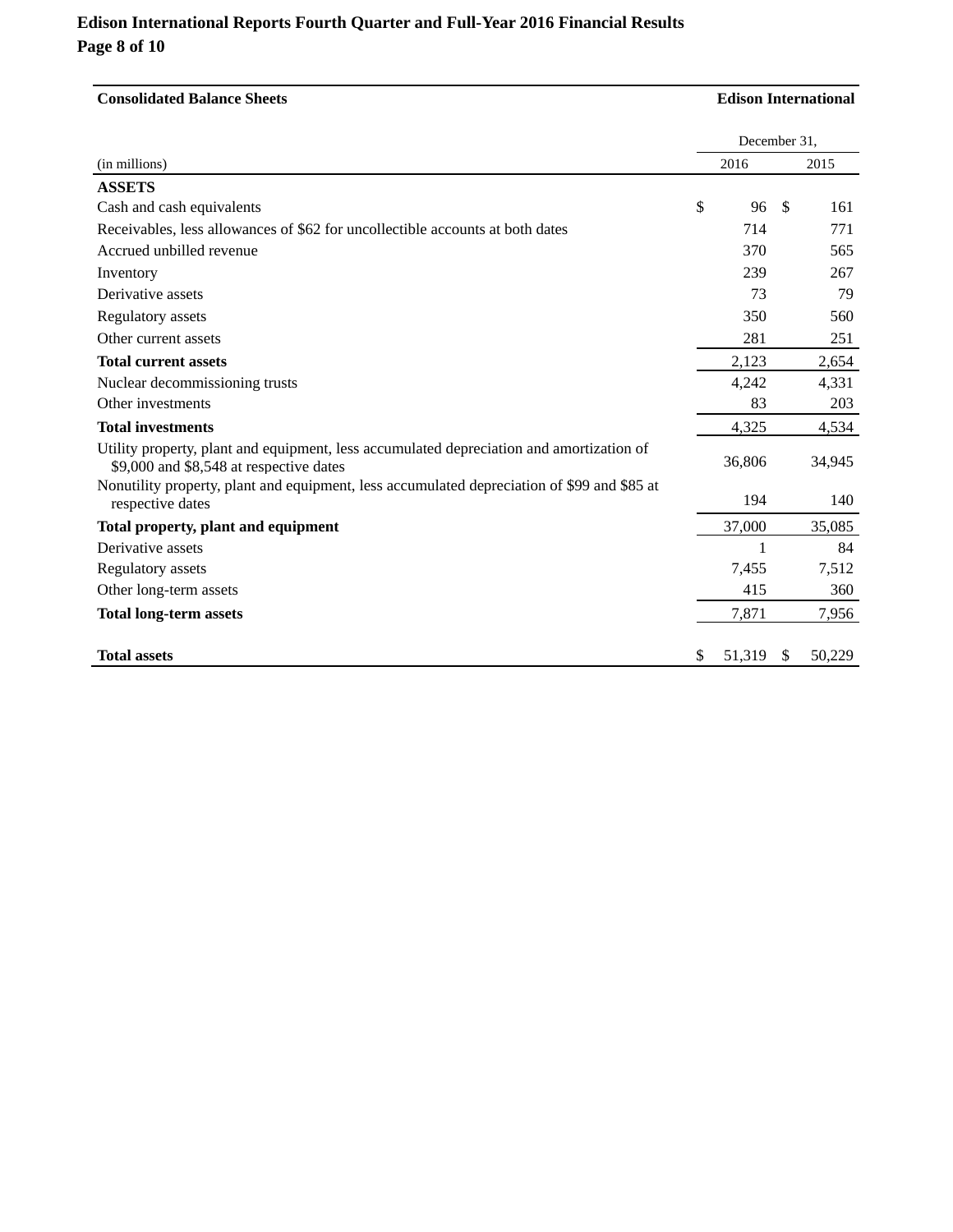# **Edison International Reports Fourth Quarter and Full-Year 2016 Financial Results Page 9 of 10**

| <b>Consolidated Balance Sheets</b>                                                                                           |      | <b>Edison International</b> |    |        |  |  |  |  |  |
|------------------------------------------------------------------------------------------------------------------------------|------|-----------------------------|----|--------|--|--|--|--|--|
|                                                                                                                              |      | December 31,                |    |        |  |  |  |  |  |
| (in millions, except share amounts)                                                                                          | 2016 |                             |    | 2015   |  |  |  |  |  |
| <b>LIABILITIES AND EQUITY</b>                                                                                                |      |                             |    |        |  |  |  |  |  |
| Short-term debt                                                                                                              | \$   | 1,307                       | \$ | 695    |  |  |  |  |  |
| Current portion of long-term debt                                                                                            |      | 981                         |    | 295    |  |  |  |  |  |
| Accounts payable                                                                                                             |      | 1,342                       |    | 1,310  |  |  |  |  |  |
| <b>Accrued</b> taxes                                                                                                         |      | 50                          |    | 72     |  |  |  |  |  |
| Customer deposits                                                                                                            |      | 269                         |    | 242    |  |  |  |  |  |
| Derivative liabilities                                                                                                       |      | 216                         |    | 218    |  |  |  |  |  |
| Regulatory liabilities                                                                                                       |      | 756                         |    | 1,128  |  |  |  |  |  |
| Other current liabilities                                                                                                    |      | 991                         |    | 967    |  |  |  |  |  |
| <b>Total current liabilities</b>                                                                                             |      | 5,912                       |    | 4,927  |  |  |  |  |  |
| Long-term debt                                                                                                               |      | 10,175                      |    | 10,883 |  |  |  |  |  |
| Deferred income taxes and credits                                                                                            |      | 8,327                       |    | 7,480  |  |  |  |  |  |
| Derivative liabilities                                                                                                       |      | 941                         |    | 1,100  |  |  |  |  |  |
| Pensions and benefits                                                                                                        |      | 1,354                       |    | 1,759  |  |  |  |  |  |
| Asset retirement obligations                                                                                                 |      | 2,590                       |    | 2,764  |  |  |  |  |  |
| <b>Regulatory liabilities</b>                                                                                                |      | 5,726                       |    | 5,676  |  |  |  |  |  |
| Other deferred credits and other long-term liabilities                                                                       |      | 2,102                       |    | 2,246  |  |  |  |  |  |
| Total deferred credits and other liabilities                                                                                 |      | 21,040                      |    | 21,025 |  |  |  |  |  |
| <b>Total liabilities</b>                                                                                                     |      | 37,127                      |    | 36,835 |  |  |  |  |  |
| Commitments and contingencies                                                                                                |      |                             |    |        |  |  |  |  |  |
| Redeemable noncontrolling interest                                                                                           |      | 5                           |    | 6      |  |  |  |  |  |
| Common stock, no par value (800,000,000 shares authorized; 325,811,206 shares issued<br>and outstanding at respective dates) |      | 2,505                       |    | 2,484  |  |  |  |  |  |
| Accumulated other comprehensive loss                                                                                         |      | (53)                        |    | (56)   |  |  |  |  |  |
| Retained earnings                                                                                                            |      | 9,544                       |    | 8,940  |  |  |  |  |  |
| Total Edison International's common shareholders' equity                                                                     |      | 11,996                      |    | 11,368 |  |  |  |  |  |
| Noncontrolling interests – preferred and preference stock of utility                                                         |      | 2,191                       |    | 2,020  |  |  |  |  |  |
| <b>Total equity</b>                                                                                                          |      | 14,187                      |    | 13,388 |  |  |  |  |  |
| <b>Total liabilities and equity</b>                                                                                          | \$   | 51,319                      | \$ | 50,229 |  |  |  |  |  |